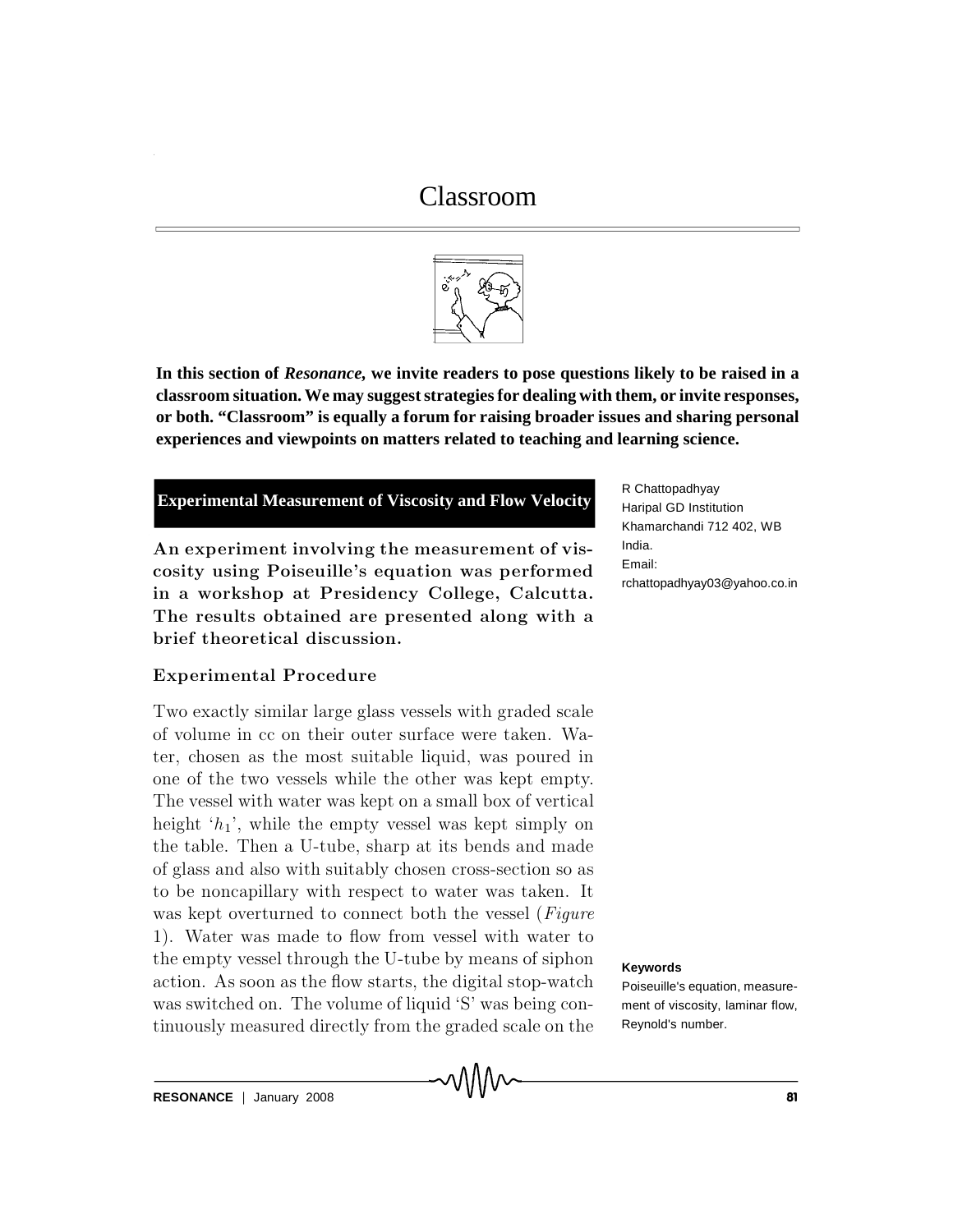#### **CLASSROOM**



*Figure 1. Schematic diagram of the experimental set-up along with labeling of different level-height.*

wall of the glass-vessel with respect to time taken using a digital stop watch. From  $'S'$  values the corresponding  $H_1$  values were found by dividing each 'S' value with the cross-section area  $(\pi R^2)$  of vessel.

## Data as Recorded in the Specific Form of the Experiment

It can be seen from  $Figure 1$  that

$$
H = (h_1 + h_0 + H_1) - (h_0 + H_2) = h_1 + H_1 - H_2
$$

But, for incompressible fluid (i.e. liquid)

 $H_1 A + H_2 A = H_0 A$  (vol. of liquid conserved)

or  $H_1 + H_2 = H_0$  or  $H_2 = H_0 - H_1$ 

Hence,  $H = h_1 + H_1 - H_2 = h_1 + H_1 - H_0 + H_1 =$  $2H_1 + h_1 - H_0$ 

For our experiment,  $h_1 = 0.17$ m,  $H_0 = 0.2$ m

$$
\rho = \rho_w \approx 10^3 \text{ kg/m}^3 \text{ (approx.)}, \ g = 9.8 \text{m/sec}^2,
$$

$$
L = 0.945\text{m}, \quad R = 0.034\text{m}
$$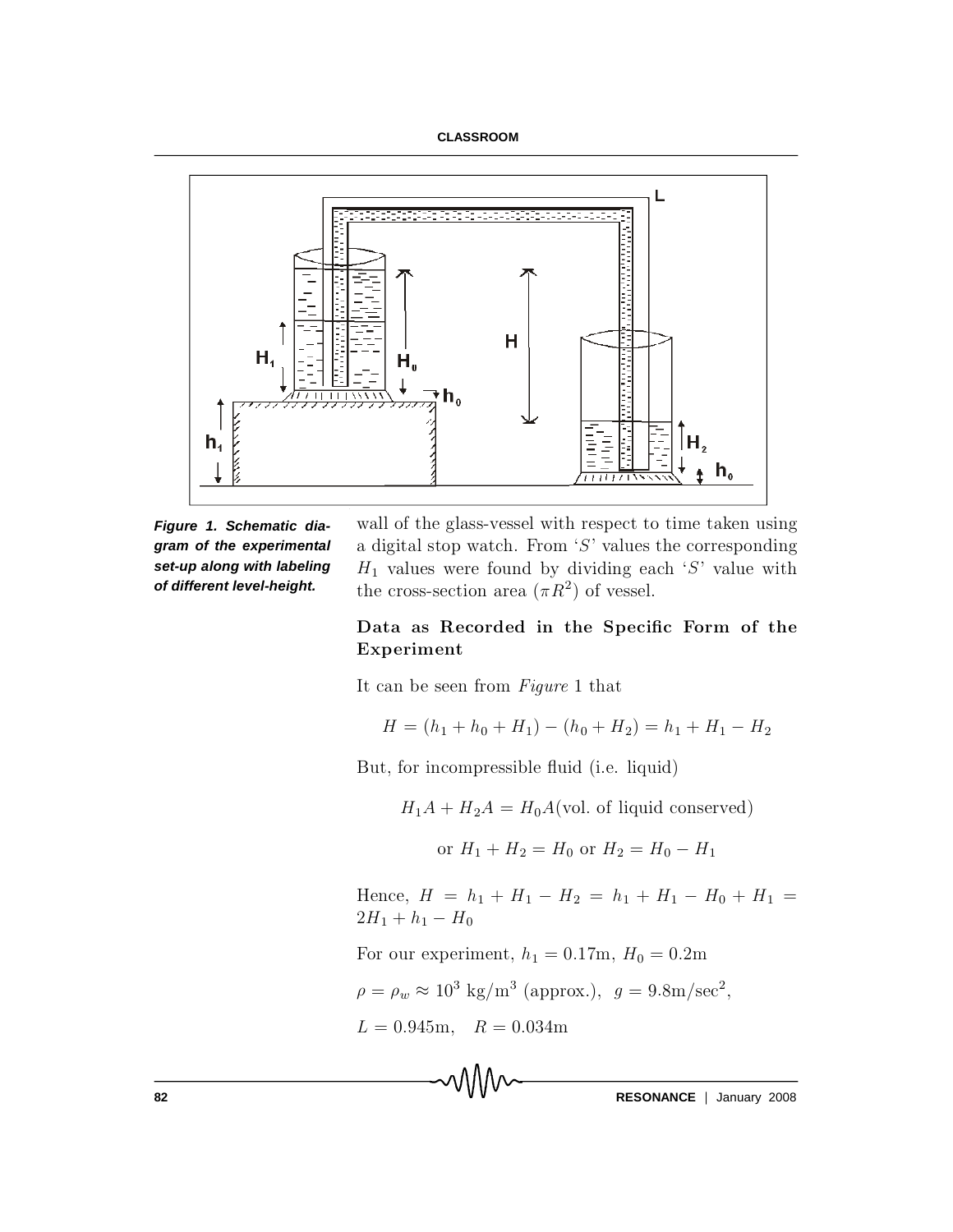**CLASSROOM**

| t<br>(time in secs.) | S (vol in $m^3$ )<br>(Graded scale)<br>reading) | $H_1(m)$ (=s/35)<br>(cross sectional)<br>area $=0.0035$ sq. m) | H(m)<br>$(2H_1 - 0.3)$ | ln H    |
|----------------------|-------------------------------------------------|----------------------------------------------------------------|------------------------|---------|
| $\theta$             | $700 \times 10^{-6}$                            | 0.200                                                          | 0.370                  | $-0.99$ |
| 18                   | $650 \times 10^{-6}$                            | 0.186                                                          | 0.342                  | $-1.07$ |
| 31.56                | $600 \times 10^{-6}$                            | 0.171                                                          | 0.312                  | $-1.16$ |
| 47.75                | $550 \times 10^{-6}$                            | 0.157                                                          | 0.284                  | $-1.25$ |
| 62                   | $500 \times 10^{-6}$                            | 0.143                                                          | 0.256                  | $-1.36$ |
| 81.5                 | $450 \times 10^{-6}$                            | 0.129                                                          | 0.228                  | $-1.43$ |
| 98                   | $400 \times 10^{-6}$                            | 0.114                                                          | 0.198                  | $-1.61$ |
| 121                  | $350 \times 10^{-6}$                            | 0.100                                                          | 0.170                  | $-1.77$ |
| 145                  | $300 \times 10^{-6}$                            | 0.086                                                          | 0.142                  | $-1.95$ |
| 173                  | $250 \times 10^{-6}$                            | 0.071                                                          | 0.112                  | $-2.18$ |
| 210                  | $200 \times 10^{-6}$                            | 0.057                                                          | 0.084                  | $-2.47$ |
| 259                  | $150 \times 10^{-6}$                            | 0.043                                                          | 0.056                  | $-2.88$ |
|                      |                                                 |                                                                |                        |         |

Considering the tube to be of right circular cylindrical shape the radius  $'a'$  of the tube is found out to be

*Table 1. Data as recorded in the experiment.*

$$
a = \left(\frac{V}{\pi L}\right)^{1/2}
$$

$$
= \left(\frac{\text{volume of liquid contained within the tube}}{\pi \text{ X total length of the tube}}\right)^{1/2}
$$

$$
= \left(\frac{5.5 \times 10^{-6} m^3}{\pi \times 0.945 m}\right) = 1.36 \times 10^{-3} m
$$
  
So,  $H = 2H_1 + 0.17 - 0.20 = 2H_1 - -0.03$ 

Now,  $H'$  was observed and recorded as a function of time (Table 1). (Figure 2) and an empirical equation corresponding to that graph using least square method of curve fitting was found out to be the following:

$$
ln H = -7.0 \times 10^{-3} t - 0.96
$$

**RESONANCE** | January 2008 83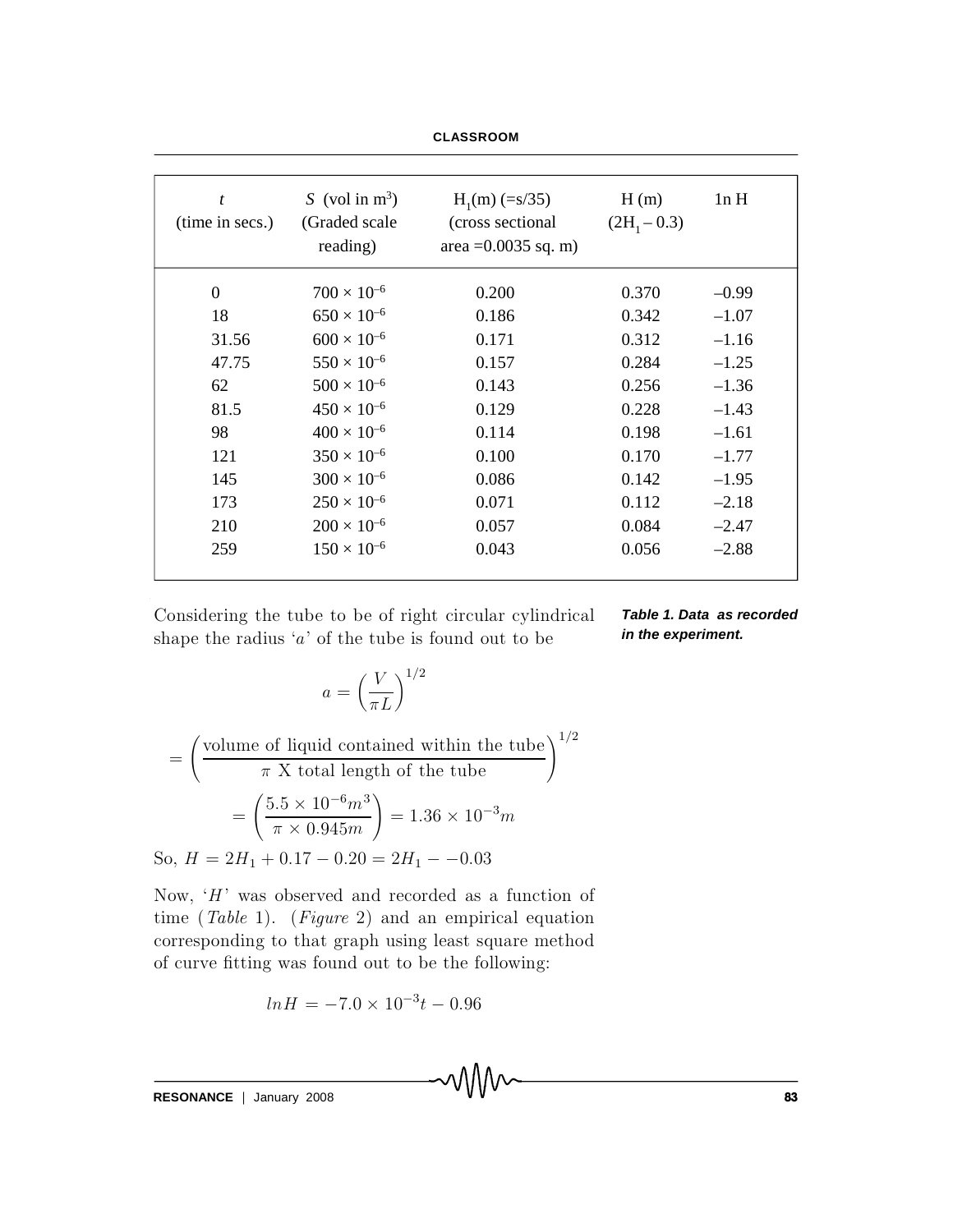





The slope is directly found out from that equation as follows:

Slope = 
$$
\left(\frac{d(lnH)}{dt}\right)
$$
 = 7.0 × 10<sup>-3</sup> per sec.

*Table 2. Percentage deviation of values of observed data with respect to least square fit data (Least square – Fit equation (empirical) In*  $H = -7 \times 10^{-3}$ **t** –0.96)*.* 

Table 2 gives us the average percentage deviation in the calculation of the slope and that is found out to be  $-1.03\%$ . This negligibly small deviation confirms the validity of considering the above value of the slope.

| t                       | ln H    | ln H    | Percentage | Average percentage |
|-------------------------|---------|---------|------------|--------------------|
| (time in secs.) (theo.) |         | (obsd.) | deviation  | deviation          |
| $\theta$                | $-0.96$ | $-0.99$ | 3.0%       | $-1.03\%$          |
| 18                      | $-1.09$ | $-1.07$ | $-1.9\%$   |                    |
| 31.56                   | $-1.18$ | $-1.16$ | $-1.7\%$   |                    |
| 47.75                   | $-1.30$ | $-1.25$ | $-4.0%$    |                    |
| 62                      | $-1.39$ | $-1.36$ | $-2.2%$    |                    |
| 81.5                    | $-1.50$ | $-1.43$ | $-4.1%$    |                    |
| 98                      | $-1.65$ | $-1.61$ | $-2.5%$    |                    |
| 121                     | $-1.81$ | $-1.77$ | $-2.2%$    |                    |
| 145                     | $-1.98$ | $-1.95$ | $-1.5%$    |                    |
| 173                     | $-2.17$ | $-2.18$ | $0.4\%$    |                    |
| 210                     | $-2.43$ | $-2.47$ | 1.6%       |                    |
| 259                     | $-2.78$ | $-2.88$ | 3.5%       |                    |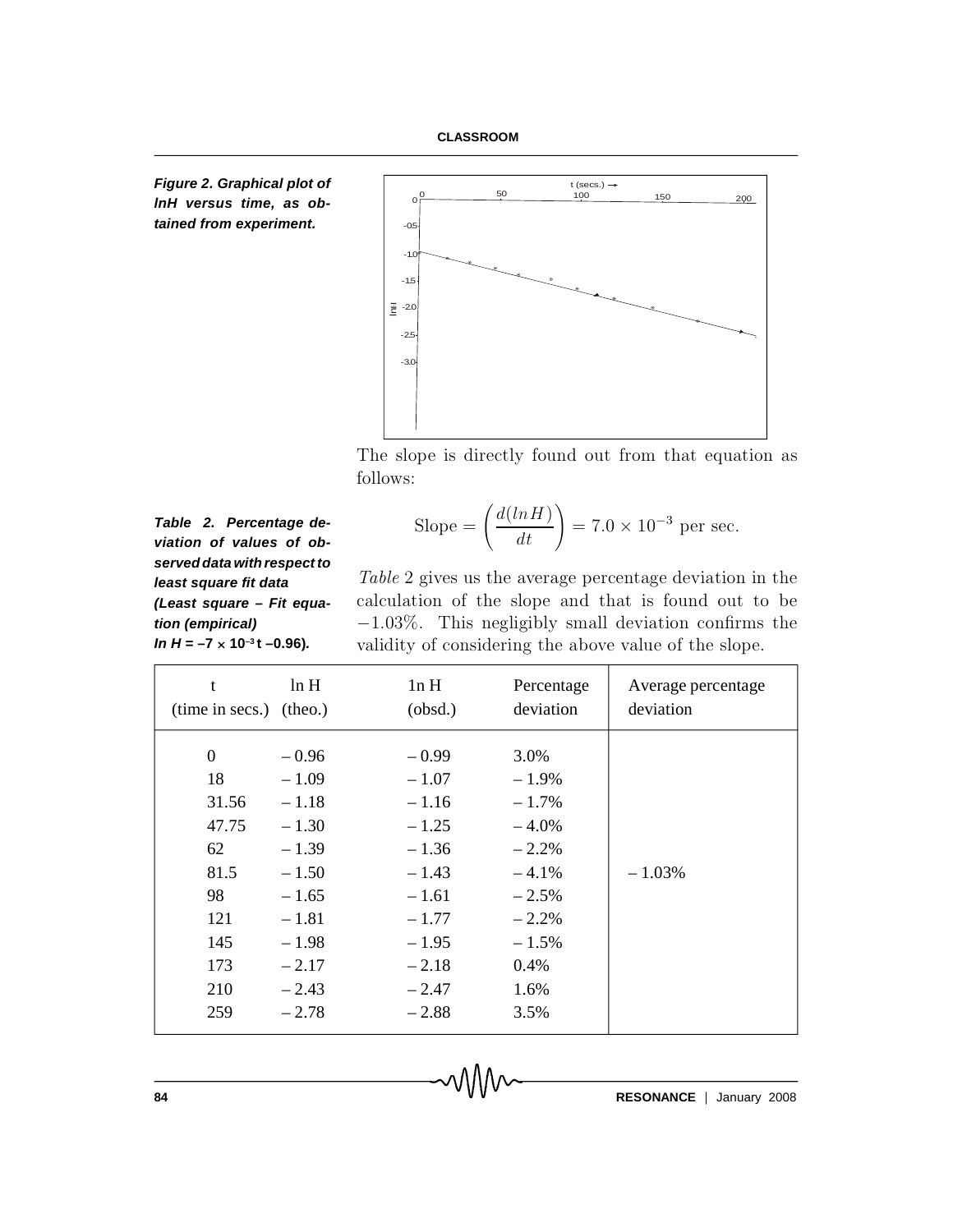The coefficient of viscosity is  $[1]$  given by

$$
\eta = \frac{a^4 \rho g}{4R^2 L} \times \frac{1}{\left(\frac{d(lnH)}{dt}\right)}\tag{1}
$$

in case of a streamline laminar siphon flow of water.

Here,

$$
ln H = ln H_0 + \left(\frac{-a^4 \rho g}{4\eta LR^2}\right)t
$$

While deriving this equation, losses in the bend and exit losses have been neglected.

## Interpretation of Symbols Used in This Srticle are Given Below

- a the radius of the tube,  $\rho$  the density of liquid
- $g$  acceleration due to gravity,  $\eta$  coefficient of viscosity
- $L$  the total length of the tube,

 $R$  - the radius of cylindrical vessels (both the vessels have same geometry),

 $t$  - time

 $H$  - the height difference of the exposed liquid levels in two vessels at any time  $t', H_0 = H(t = 0)$ 

Putting all the numerical values of variable related to  $(1)$ , we get,

$$
\eta = \frac{(1.36 \times 10^{-3})^4 \times 10^3 \times 9.8}{4 \times (0.034)^2 \times 0.945} \times \frac{1}{7 \times 10^{-3}}
$$

$$
= \frac{7.7 \times 10^{-6}}{7.0 \times 10^{-3}} = 0.0011Ns/m^2
$$

Limit of error, in the calculation of  $\eta$  is found out from Table 3 to be equal to  $+ 6.4\%$ .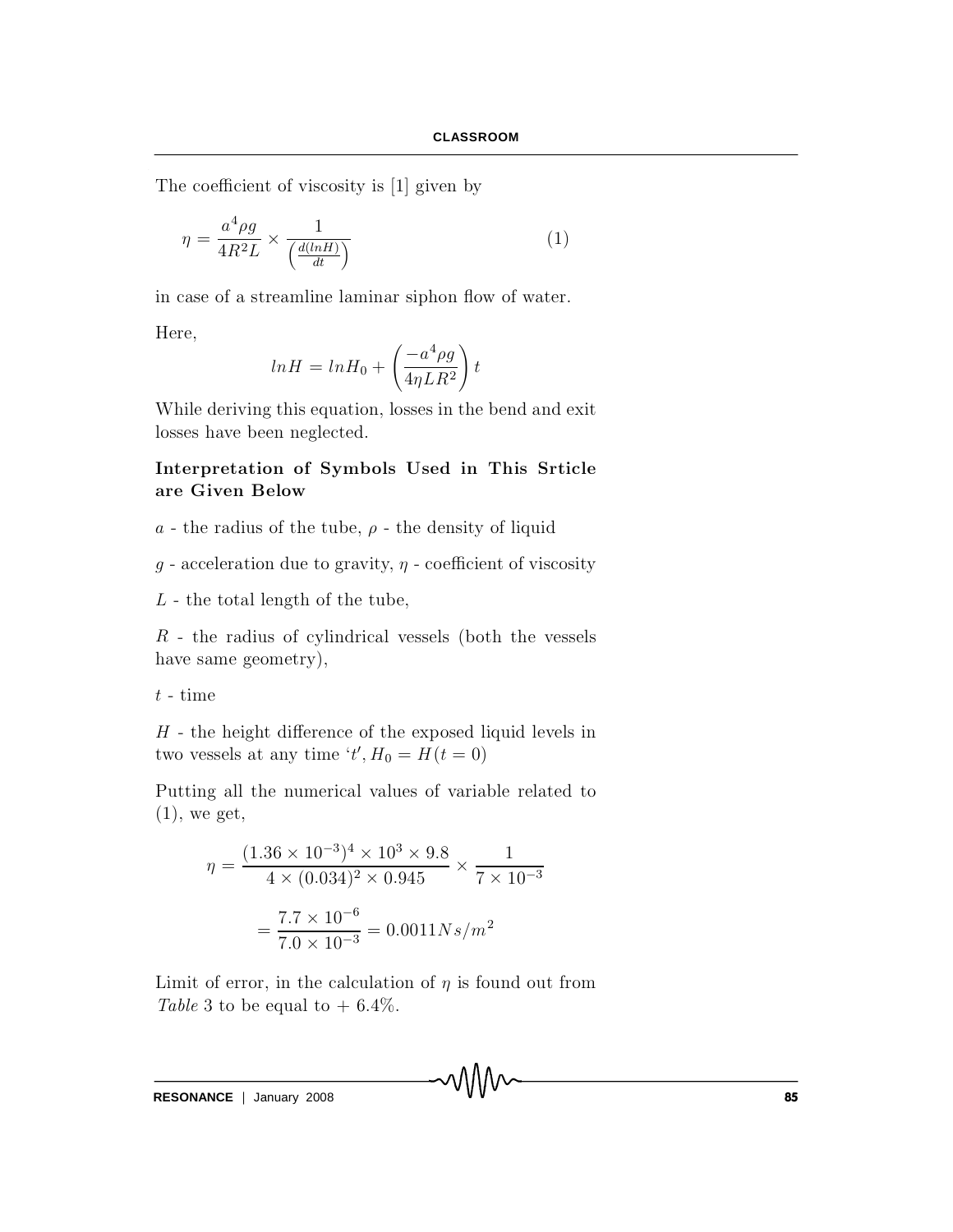**CLASSROOM**

| t                                                                                             | 1nH<br>$(secs.)$ $(obsd.)$                                                                                                       | Slope m<br>(SI unit)                                                                                                                                                                                                                                                          | Average value Value of $\eta$<br>of m                                                | $Ns/m^2$ | Least square Value of $\eta$<br>fit value of m $(Ns/m^2)$ |  |
|-----------------------------------------------------------------------------------------------|----------------------------------------------------------------------------------------------------------------------------------|-------------------------------------------------------------------------------------------------------------------------------------------------------------------------------------------------------------------------------------------------------------------------------|--------------------------------------------------------------------------------------|----------|-----------------------------------------------------------|--|
| $\overline{0}$<br>18<br>31.56<br>47.75<br>62<br>81.5<br>98<br>121<br>145<br>173<br>210<br>259 | $-0.99$<br>$-1.07$<br>$-1.16$<br>$-1.25$<br>$-1.36$<br>$-1.43$<br>$-1.61$<br>$-1.77$<br>$-1.95$<br>$-2.18$<br>$-2.47$<br>$-2.88$ | $-6.1 \times 10^{-3}$<br>$-6.3 \times 10^{-3}$<br>$-6.1 \times 10^{-3}$<br>$-6.4 \times 10^{-3}$<br>$-5.8\times10^{-3}$<br>$-6.6 \times 10^{-3}$<br>$-6.7 \times 10^{-3}$<br>$-6.8 \times 10^{-3}$<br>$-7.0 \times 10^{-3}$<br>$-7.2 \times 10^{-3}$<br>$-7.4 \times 10^{-3}$ | $-6.6 \times 10^{-3}$ $1.17 \times 10^{-3}$ $-7 \times 10^{-3}$ $1.1 \times 10^{-3}$ |          |                                                           |  |

*Table 3. Calculationoflimit of error in the calculation of semi-empirical equation, ln H= mt – 0.96. Limit of error in the calculation of is found to be approximately + 6.4%.*

## Velocity of Emergence of Liquid Through Tube as a Function of Time

The time rate of volume of liquid discharged is given by

$$
\frac{dV}{dt} = \frac{\pi a^4}{8\eta L} (\rho g H) = -\frac{-\pi R^2}{2} \left\{ \frac{dH}{dt} \right\} \tag{2}
$$

For liquid being incompressible

$$
\frac{\pi R^2}{2} \left\{ \frac{dH}{dt} \right\} = \left| \frac{dV}{dt} \right| = \pi a^2 v,
$$

where  $v$  is the mean velocity of liquid through tube at time  $'t'.$ 

From equation  $(1)$  we can write

$$
H = H_0 \exp\left(-\left\{\frac{a^4 \rho g}{4\pi \eta R^2 L}\right\} t\right) \tag{3}
$$